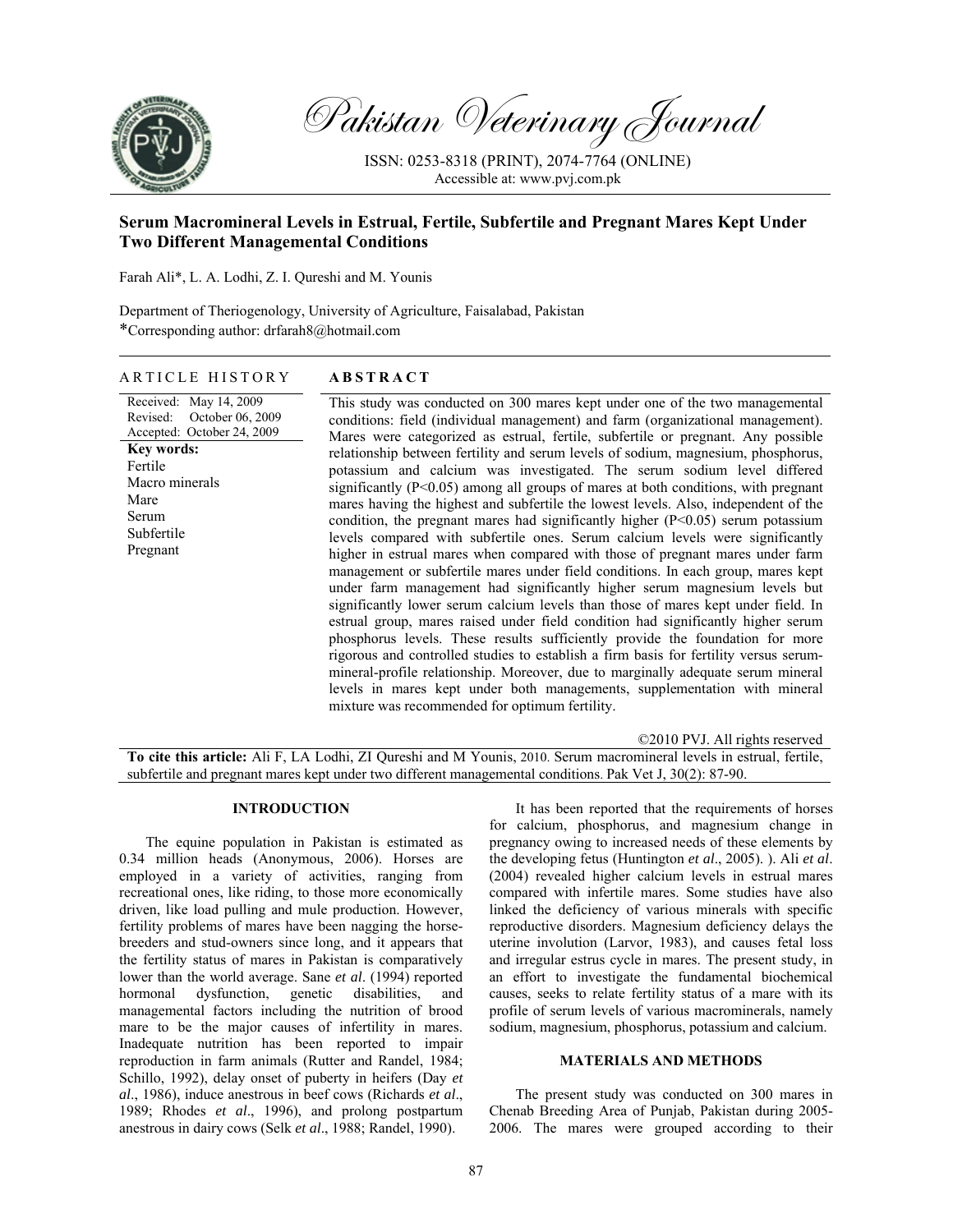reproductive status as: estrual, fertile, subfertile and pregnant. The category of each mare was determined according to its record history in conjunction with the findings of rectal examinations. Out of the total, 200 mares were chosen from one intensively managed government farm (farm condition) and 100 mares from studs owned by individual breeders (field condition). Twenty six mares (13 from each group) were excluded from the study as they were either sold by the farmers or moved to other farm. The mares kept at the farm were provided with feed and fodder according to the government approved protocol. On the other hand, the mares kept in the field condition were fed seasonal available fodder as per individual choice of the farmer. Water, however, was available *ad libitum* to the mares at both the managemental conditions.

From each mare, 20 ml of blood was drawn in a clean sterile test tube. The test tube was allowed to stand for approximately 3 hours in slanting position at room temperature for the serum to separate. The serum samples were stored at –20°C in a freezer in sterilized plastic labeled bottles. Later on, for biochemical macromineral analysis, these samples were thawed at room temperature and serum levels of sodium, magnesium, phosphorus, potassium and calcium were determined using commercial kits in chemistry analyzer (Map Lab Plus). For each mineral, duly calibrated procedures were adopted as specified by the respective kit manufacturer.

Due to two managemental conditions, four groups of mares, and five parameters under-study; the data was arranged in 2 x 4 x 5 categories. For each category, mean and standard deviation values were determined. For each macromineral, the data of various categories was compared by two-sample t-test.

#### **RESULTS**

The mean  $(\pm SD)$  serum macromineral levels are presented as 2 x 4 x 5 category matrix in Table 1. The serum sodium levels differed significantly (P<0.05) among all groups of mares at both farm and field conditions. Pregnant mares had the highest serum sodium levels and the subfertile mares had the lowest. In all groups, except pregnant one, serum sodium levels were higher for the mares kept under field management, except the farm pregnant mares, though the difference was significant (P<0.05) in estrual group only.

There was no significant difference in serum magnesium levels among the four groups at any managemental condition. The comparison between two managemental conditions, however, revealed that for each group the mares kept under farm management had significantly (P<0.05) higher serum magnesium levels than those of their counterparts kept under field management.

For serum phosphorus levels, again there was no significant difference among any pair of groups at farm or field condition. The comparison between farm and field showed that for estrual group the mares at field had significantly (P<0.05) higher serum phosphorus levels compared to farm mares.

In terms of serum potassium levels, pregnant mares at farm had significantly  $(P<0.05)$  higher values as compared to those of fertile and subfertile ones kept under the same managemental condition. At field, however, pregnant mares had significantly (P<0.05) higher serum potassium levels than those of subfertile mares only. The managemental condition seemed to have no effect on potassium levels in any group.

For mares kept at farm, the serum calcium levels were significantly  $(P<0.05)$  higher in the estrual group when compared with pregnant group. However, at field, the estrual mares had significantly  $(P<0.05)$  higher calcium levels than those of subfertile mares. The comparison between the two managemental conditions suggested that in each group the mares kept under field management had significantly (P<0.05) higher serum calcium levels than those of mares managed under farm condition.

# **DISCUSSION**

The minerals of major concern regarding horse feeds are calcium, phosphorus, selenium, and sodium. Deficiencies or toxicities of other minerals may occur rarely if good quality feed with trace mineral salts is provided. Calcium and phosphorus collectively account for 70% of the body's mineral content. Approximately, 90% of calcium and 80% of phosphorus are present in bones and teeth. Therefore, calcium and phosphorus have top priority for proper bone development and maintenance. Also, the ratio of these two minerals is equally important.

In this study, for the mares kept under field management, the subfertile group had the lowest serum calcium levels compared with all other groups, but significantly so when compared with the mares who showed estrus activity. The serum calcium levels in the mares at the farm were even less than those reported earlier (Beaufort Lab, 2008). However, the calcium to phosphorus ratio in the mares, both at farm and field, remained within the normal limits. Subfertile mares in the field group in this study could benefit from calcium supplementation as hypocalcemia in cows has been associated with poor ovarian activity and infertility due to impaired blood flow to ovaries (Kamgaprour *et al*., 1999). The negative effect of calcium and phosphorus deficiency on reproduction in cattle has been reported earlier (Hurley and Doem, 1989).

Sodium makes the principal base of plasma and its function appears to be physiochemical in nature, where in it is responsible to maintain osmotic pressure and acid base balance. A decrease in serum sodium contents in physiological conditions like pregnancy or pathological conditions like pneumonia has been seen (Cornelius and Kaneko, 1963). This study, however, contradicts these reports, as pregnant mares had comparatively higher serum sodium levels. Snow *et al.* (1982) have reported average serum sodium levels of 132.76 m.mol/l, whereas Errington (1937) has reported the serum sodium levels of 161.8 m.mol/l. The value determined for all groups in this study are within the previously reported ranges.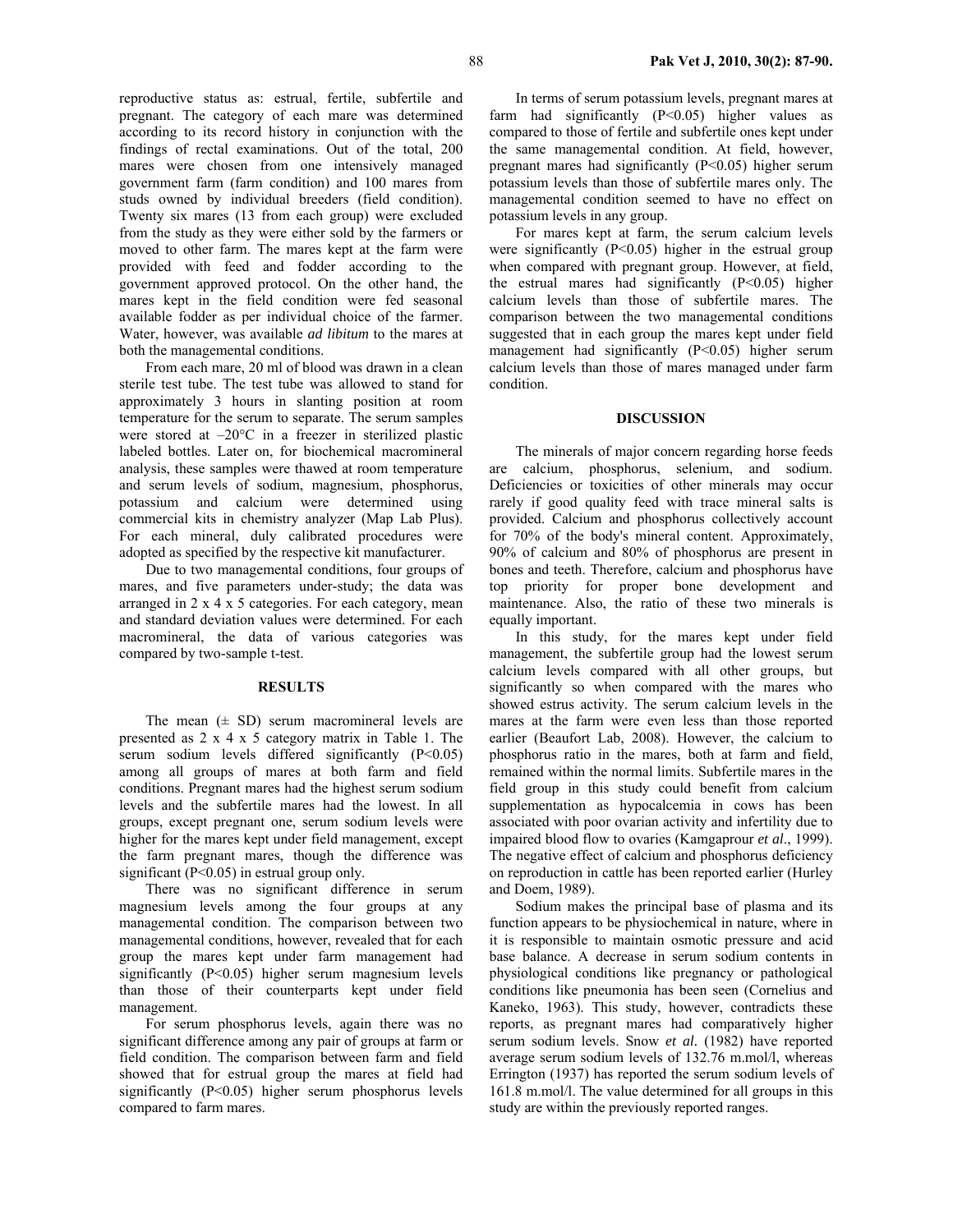| Phases of                                                                                                                                                                                                                                                                                       |                                             | Sodium                                         |                                            | Magnesium                          |                                            | Phosphorus                                  |                                         | Potassium                                   | Calcium                                   |                                    |
|-------------------------------------------------------------------------------------------------------------------------------------------------------------------------------------------------------------------------------------------------------------------------------------------------|---------------------------------------------|------------------------------------------------|--------------------------------------------|------------------------------------|--------------------------------------------|---------------------------------------------|-----------------------------------------|---------------------------------------------|-------------------------------------------|------------------------------------|
| reproductive<br>cycle                                                                                                                                                                                                                                                                           | Field®                                      | ${\bf Farm}^\diamond$                          | <b>Field<sup>e</sup></b>                   | Farm <sup>"</sup>                  | Field <sup>•</sup>                         | Farm <sup>•</sup>                           | <b>Field</b>                            | Farm <sup>1</sup>                           | Field <sup>o</sup>                        | $Farm^{\circ}$                     |
| Estrual                                                                                                                                                                                                                                                                                         | $139.6^{Cb}$<br>$\pm$ 10.7<br>$\widehat{=}$ | $\pm$<br>$128.5^{Ca}$<br>5.34<br>$\frac{1}{2}$ | $0.80^{\mathrm{Ab}}$<br>60.05<br>(10)      | $+0.13$<br>$0.0^{Aa}$<br>(10)      | $1.83^{Ab}$<br>$+0.19$<br>(10)             | $1.64^{Aa}$<br>$+0.16$<br>(10)              | $4.4^{ABa}$<br>$\pm$ 0.88<br>(10)       | $4.48^{\mathrm{ABa}}$<br>$\pm 0.81$<br>(10) | $3.71^{Ab}$<br>$\pm$ 0.60<br>(10)         | $2.48^{Aa}$<br>$\pm 0.25$<br>(10)  |
| Fertile                                                                                                                                                                                                                                                                                         | $152.2^{Ba}$<br>± 11.34<br>$\widehat{26}$   | $[49.1^{Ba}$<br>± 19.62<br>(55)                | $0.81^{\mathrm{Ab}}$<br>$\pm 0.01$<br>(26) | $0.92^{Aa}$<br>$+0.18$<br>(55)     | $1.69^{\mathrm{Aa}}$<br>$\pm 0.14$<br>(26) | $1.65^{Aa}$<br>$\pm$ 0.18<br>(55)           | $4.3^{ABa}$<br>$\pm 0.55$<br>(26)       | $4.38^{Ba}$<br>$+0.64$<br>(55)              | 3.53 <sup>ABb</sup><br>$\pm$ 0.53<br>(26) | $2.18^{ABa}$<br>$\pm$ 0.51<br>(55) |
| Subfertile                                                                                                                                                                                                                                                                                      | $118.2^{Da}$<br>± 7.86<br>(28)              | $113.5^{Da}$<br>± 14.81<br>(16)                | $0.80^{Ab}$<br>$+0.04$<br>(28)             | $0.98^{Aa}$<br>$+0.16$<br>(16)     | $1.69^{\mathrm{Aa}}$<br>$\pm 0.15$<br>(28) | $1.65^{Aa}$<br>± 0.15<br>(16)               | $\pm$ 0.68<br>$4.0^{Ba}$<br>(28)        | 4.39 <sup>Ba</sup><br>$\pm 0.81$<br>(16)    | $17^{Bb}$<br>± 0.46<br>(28)               | $2.35^{ABa}$<br>$\pm$ 0.35<br>(16) |
| Pregnant                                                                                                                                                                                                                                                                                        | $161.3^{Aa}$<br>$60.6 +$<br>(23)            | $163.3^{Aa}$<br>$\pm 12.59$<br>(106)           | $0.81^{\mathrm{Ab}}$<br>$\pm 0.06$<br>(23) | $0.99^{Aa}$<br>$\pm 0.14$<br>(106) | $1.67^{\mathrm{Aa}}$<br>$\pm 0.20$<br>(23) | $1.60^{\mathrm{Aa}}$<br>$\pm 0.20$<br>(106) | $\pm 0.72$<br>$4.7^{\text{Aa}}$<br>(23) | $\pm 0.12$<br>$5.0^{Aa}$<br>(106)           | $3.27^{ABb}$<br>$\pm 0.52$<br>(23)        | $2.14^{Ba}$<br>$+ 0.41$<br>(106)   |
| Values with different superscripts in the same row (small letters) and in the same column (capital letters) for each mineral differ significantly<br>Groups sharing similar symbols were compared, while values in parenthesis indicate number of mares in the particular group<br>$(P<0.05)$ . |                                             |                                                |                                            |                                    |                                            |                                             |                                         |                                             |                                           |                                    |